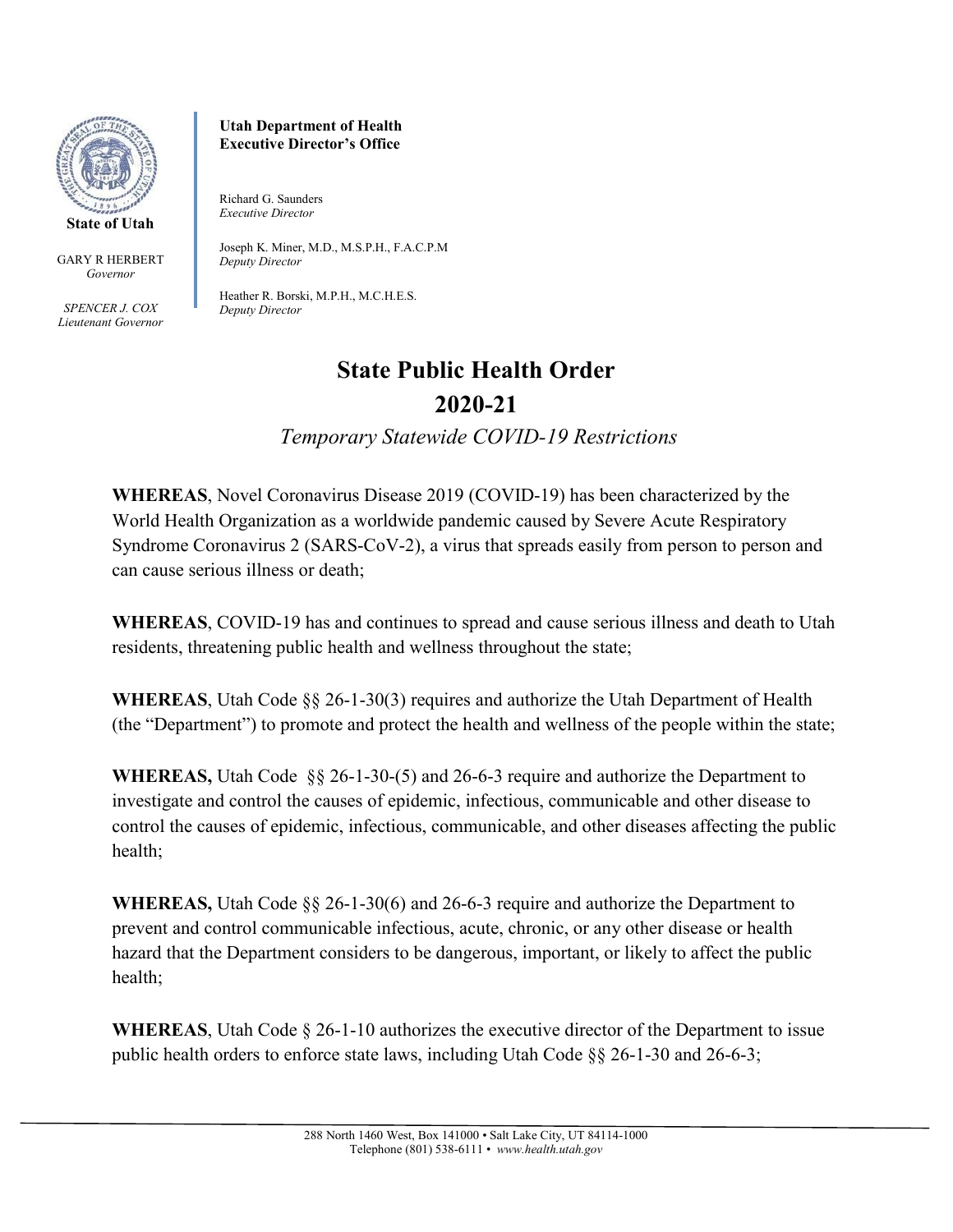**WHEREAS**, to prevent and control the causes of COVID-19 throughout the state, the Department has established minimum standards to address the unique circumstances in different locations in Utah;

**WHEREAS**, the Department previously released and updated the Phased Guidelines for the General Public and Businesses to Maximize Public Health and Economic Reactivation ("Phased Guidelines"), providing a color-coded health guidance system, to guide economic engagement while still protecting public health;

**WHEREAS,** the number of COVID-19 cases in Utah has sharply increased;

**WHEREAS,** Utah is experiencing a significant increase in the use of medical resources;

**WHEREAS**, new minimum standards are needed to prevent and control the rapidly changing consequences of COVID-19 throughout the state;

**WHEREAS**, the Centers for Disease Control (CDC) has called on Americans to wear face coverings, with the CDC director stating that "[c]loth face coverings are one of the most powerful weapons we have to slow and stop the spread of the virus—particularly when used universally within a community setting," and that "[a]ll Americans have a responsibility to protect themselves, their families, and their communities";

**WHEREAS**, analysis by Brigham Young University researchers reviewing more than 115 studies on the effectiveness of masks in controlling COVID-19 found that "[t]here is clear evidence that face coverings reduce the spray of droplets produced during speaking, coughing, and sneezing" and that "masks could be one of the most powerful and cost-effective tools to stop COVID-19 and accelerate the economic recovery";

**WHEREAS**, published scientific research has shown that the probability of transmission during exposure between a person infected with COVID-19 to an uninfected person is 17.4% if face coverings are not worn, and 3.1% if face coverings are worn.

Based on the foregoing, in accordance with the authority vested in me as the Interim Executive Director of the Utah Department of Health by Utah Code §§ 26-1-10, 26-1-30, and 26-6-3, and being fully advised and finding the factual basis and legal requirements have been established;

**NOW, THEREFORE**, I, Richard Saunders, Interim Executive Director of the Utah Department of Health, hereby order the following: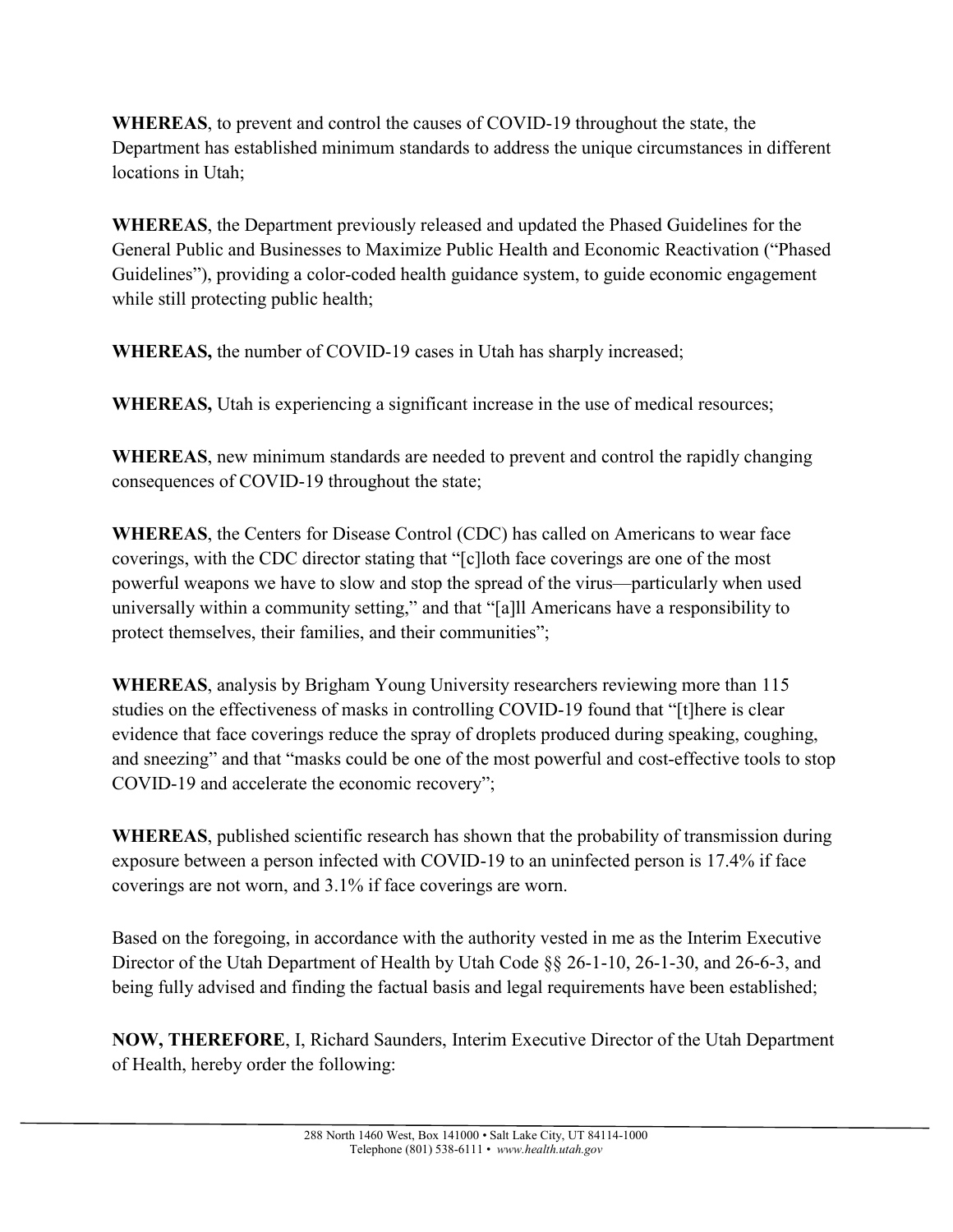## 1. **Definitions.** As used in this Order:

- a. "COVID-19" means Novel Coronavirus Disease 2019 caused by Severe Acute Respiratory Syndrome Coronavirus 2, also known as SARS-CoV-2.
- b. "Department" means the Department of Health created in Utah Code § 26-1-8.
- c. "Event host" means a person that owns, operates, provides facilities for, or has formal oversight over any of the following where a social gathering occurs: an amusement or water park, arena, aquarium, aviary, botanical garden, ceremony, cinema, comedy club, commercial event venue, commercial party venue, concert or concert hall, conference, convention or convention center, dance or dance hall, driver's education training, fair or fairground, museum, organized athletic or sporting event, recital, stadium, theater, or zoo.
- d. "Extracurricular activity" means an activity, a course, or a program that is:
	- i. not directly related to delivering instruction;
	- ii. not a curricular activity or co-curricular activity as those terms are defined in Utah Code § 53G-7-501; and
	- iii. provided, sponsored, or supported by a school or a public or private institution of higher education, including a degree-granting institution and a technical college.
- e. "Face mask" means a mask that completely covers the nose and mouth, is made of synthetic or natural fabrics, and fits snugly against the nose and sides of the face and under the chin. "Face mask" does not include a mask with an exhalation valve, vent, or other hole or opening, or a mask that is crocheted or made of lace, mesh, or similar open weblike construction or material.
- f. "Face shield" means a shield that covers the entire face—including the eyes, nostrils, and mouth of the wearer—is made of clear plastic or similar nonpermeable transparent material, and can be used in conjunction with a face mask for enhanced protection.
- g. "Household" means an individual or a group of individuals who reside in the same residence.
- h. "Local Education Agency" or "LEA" means a school district or a charter school.
- i. "Person" means the same as that term is defined in Utah Code  $§$  68-3-12.5(18).
- j. "School" means an LEA or private school that provides any kindergarten through grade-12 program or service, including a residential treatment center that provides any kindergarten through grade-12 program or service.
- k. "Social gathering" means an in-person gathering of individuals from separate households. "Social gathering" does not include a gathering for a primarily educational or religious purpose.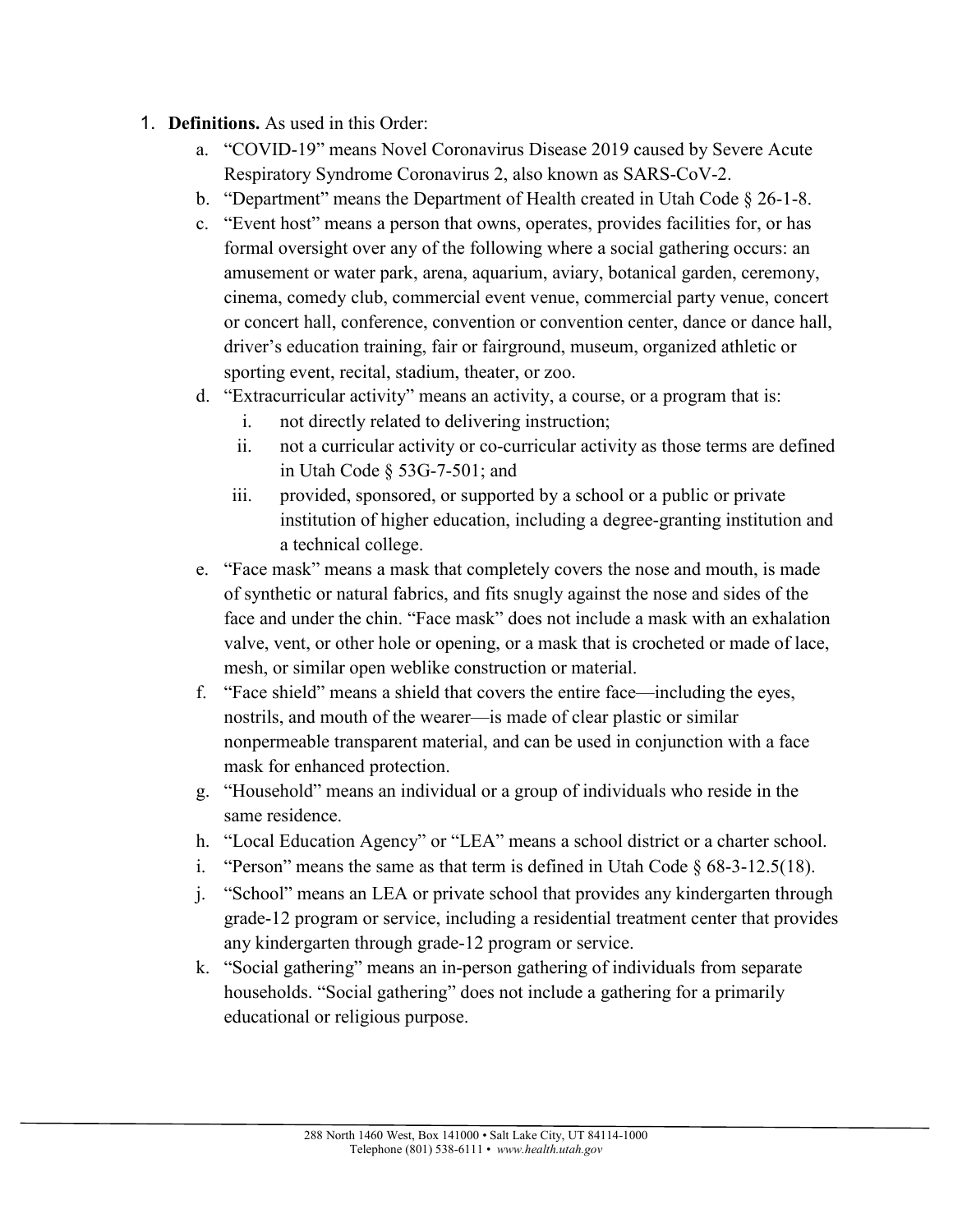- 2. **Restrictions.** The following restrictions apply statewide:
	- a. *Individuals.* An individual:
		- i. shall wear a face mask while within six feet of any individual from a separate household;
		- ii. may not eat or drink within six feet of an individual from a separate household while at a bar or restaurant; and
		- iii. may not attend a social gathering unless:
			- A. the social gathering has an event host or occurs at a business, including a bar or restaurant;
			- B. the individual complies with all face mask and physical distancing requirements.
	- b. *Event hosts.* An event host of a social gathering shall:
		- i. require each individual attending the social gathering to wear a face mask, including in an area of ingress or egress;
		- ii. require at least six feet of physical distance between individuals from separate households who attend the social gathering, including in an area of ingress or egress, unless the event host received a waiver pursuant to State Public Health Order 2020-19 or State Public Health Order 2020-20;
		- iii. post conspicuous signage at the social gathering that:
			- A. lists COVID-19 symptoms;
			- B. asks individuals experiencing COVID-19 symptoms to stay home; and
			- C. provides notice of face mask and physical distancing requirements; and
		- iv. complete and implement the Event Management Template provided by the Department.
	- c. *Businesses.*
		- i. A business, including a bar or restaurant, whether or not acting as an event host, shall:
			- A. require each employee and contractor to wear a face mask while at work;
			- B. require each patron that enters the premises of the business to wear a face mask, including in an area of ingress or egress;
			- C. require at least six feet of physical distance, including in an area of ingress or egress, between each:
				- 1. separate household group at a business other than a bar or restaurant; or
				- 2. separate party at a bar or restaurant; and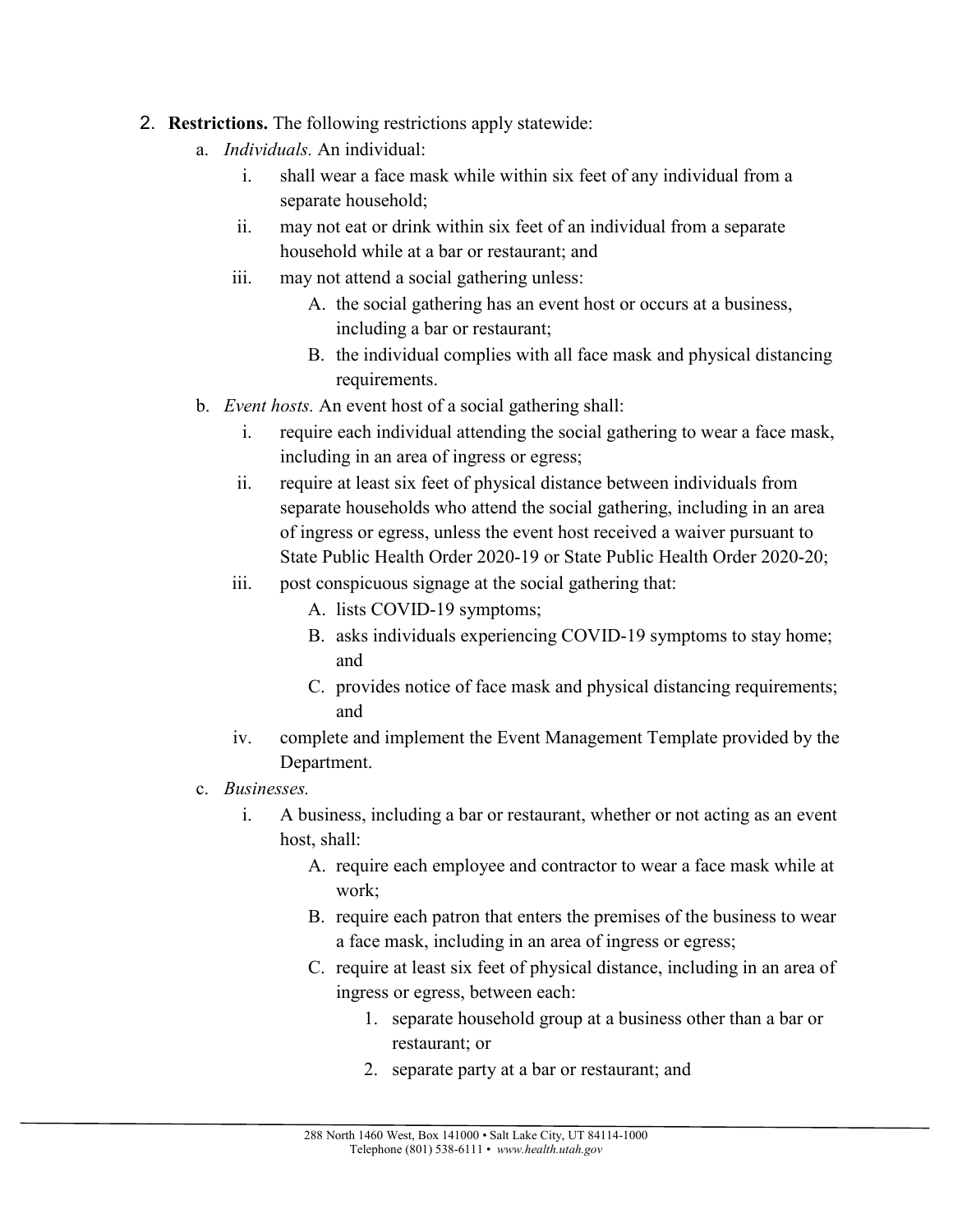- D. post conspicuous signage at each entrance to the business that:
	- 1. lists COVID-19 symptoms;
	- 2. asks employees and customers experiencing COVID-19 symptoms to stay home; and
	- 3. provides notice of face mask and physical distancing requirements.
- ii. A bar shall close no later than 10:00 p.m. each day.
- d. *Athletic and Extracurricular Social Gatherings.*
	- i. Except as provided in Subsection  $(2)(d)(ii)$ , a person may not participate in or be an event host for a social gathering that is an organized athletic or sporting event or extracurricular activity.
	- ii. Subsection  $(2)(d)(i)$  does not apply to:
		- A. an intercollegiate or professional athletic event; or
		- B. a high school football practice or game that meets the following conditions:
			- 1. each participant, including each coach, trainer, staff member, and athlete, wears a face mask, except as provided in Subsection (3)(viii);
			- 2. the event host limits in-person attendance only to participating athletes and their coaches, trainers, staff members, and no more than two additional individuals per attending coach, trainer, athlete, or staff member.
			- 3. each spectator wears a face mask and maintains at least six feet of physical distance from an individual from a different household; and
			- 4. no coach, trainer, staff member, or athlete is permitted to participate in a game unless the coach, trainer, staff member, or athlete receives a negative test result from a diagnostic test approved by the United States Food and Drug Administration to determine current COVID-19 infection within 72 hours before the game.
- e. *Institutions of Higher Education.* Beginning as soon as possible, but no later than January 1, 2021, a public or private institution of higher education, including a degree-granting institution or technical college, shall require each individual who is enrolled as a student of the institution of higher education and who lives in oncampus housing or attends at least one in-person class provided by the institution of higher education to obtain a diagnostic test approved by the United States Food and Drug Administration to determine current COVID-19 infection each week.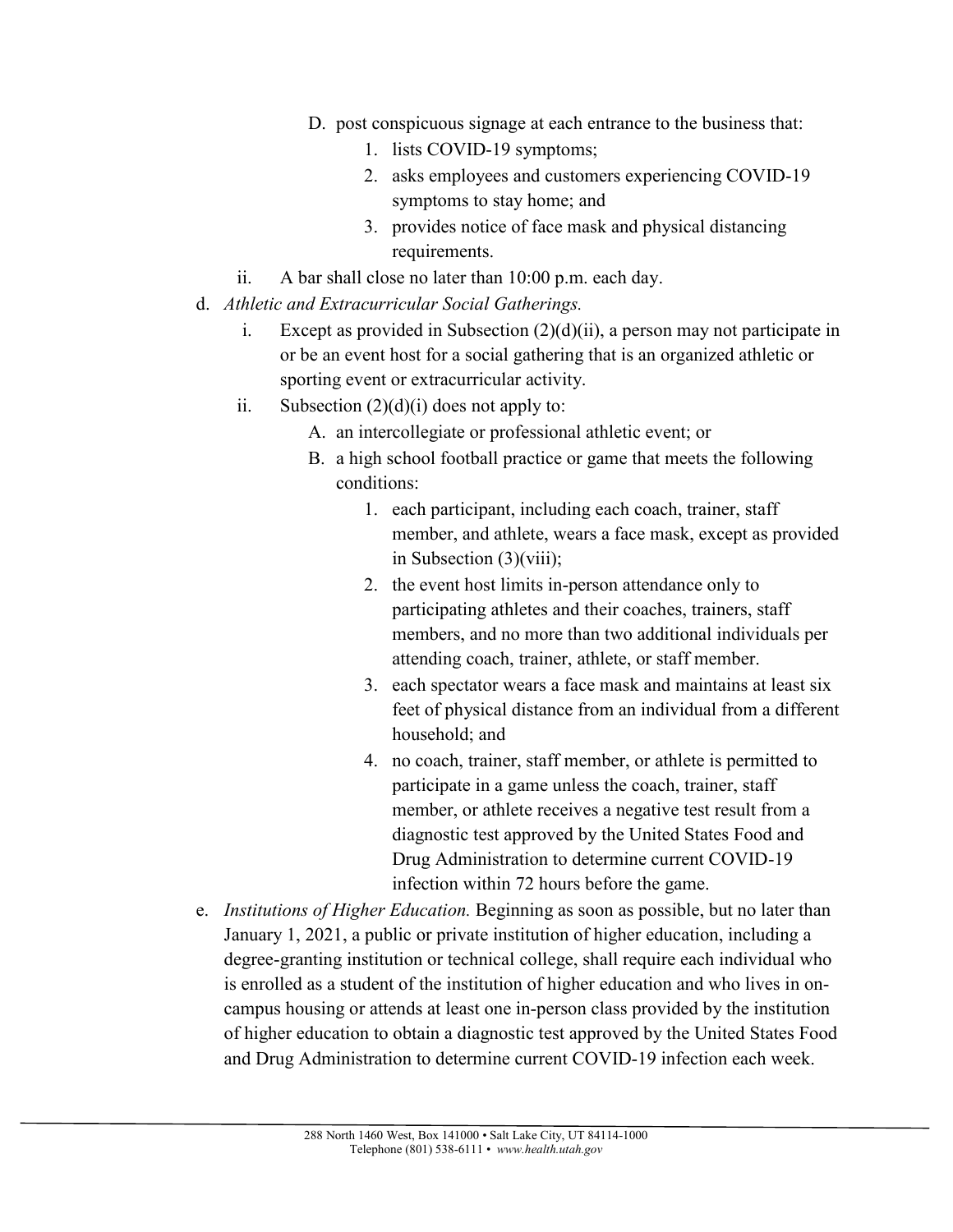## 3. **Face mask exceptions.**

- a. Notwithstanding any other provision of this Order, an individual who is otherwise required by this Order to wear a face mask may remove the face mask in the following situations:
	- i. while actively eating or drinking;
	- ii. while as the sole occupant of a room, cubicle, or similar enclosure;
	- iii. when communicating with an individual who is deaf or hard of hearing and communication cannot be achieved through other means and the speaker wears a face shield or uses alternative protection such as a plexiglass barrier;
	- iv. while obtaining or providing a service that requires the temporary removal of the face mask, such as dental services or speech therapy services;
	- v. while sleeping;
	- vi. while exercising outdoors, or while exercising indoors and maintaining at least six feet of physical distance from any other individual from a separate household;
	- vii. while swimming or on duty as a lifeguard;
	- viii. while actively performing as an athlete at an organized athletic event authorized under Subsection (2)(f)(ii);
	- ix. while giving a religious, political, media, educational, artistic, cultural, musical, or theatrical presentation or performance for an audience;
	- x. when engaging in work where wearing a face mask would create a risk to the individual, as determined by government safety guidelines;
	- xi. when necessary to confirm the individual's identity, including when entering a bank, credit union, or other financial institution; and
	- xii. when federal or state law or regulations prohibit wearing a face mask.
- b. The following individuals are exempt from the face mask requirements in Section  $(2)$ :
	- i. a child who is younger than three years old;
	- ii. an individual who is unconscious, incapacitated, or otherwise unable to remove the face mask without assistance; and
	- iii. an individual with a medical condition, mental health condition, or intellectual or developmental disability, that prevents the individual from wearing a face mask; and
	- iv. an individual who is incarcerated.

## 4. **Local education agencies.**

a. An LEA is not subject to the provisions of Section  $(2)(b)$  and  $(2)(c)$ .